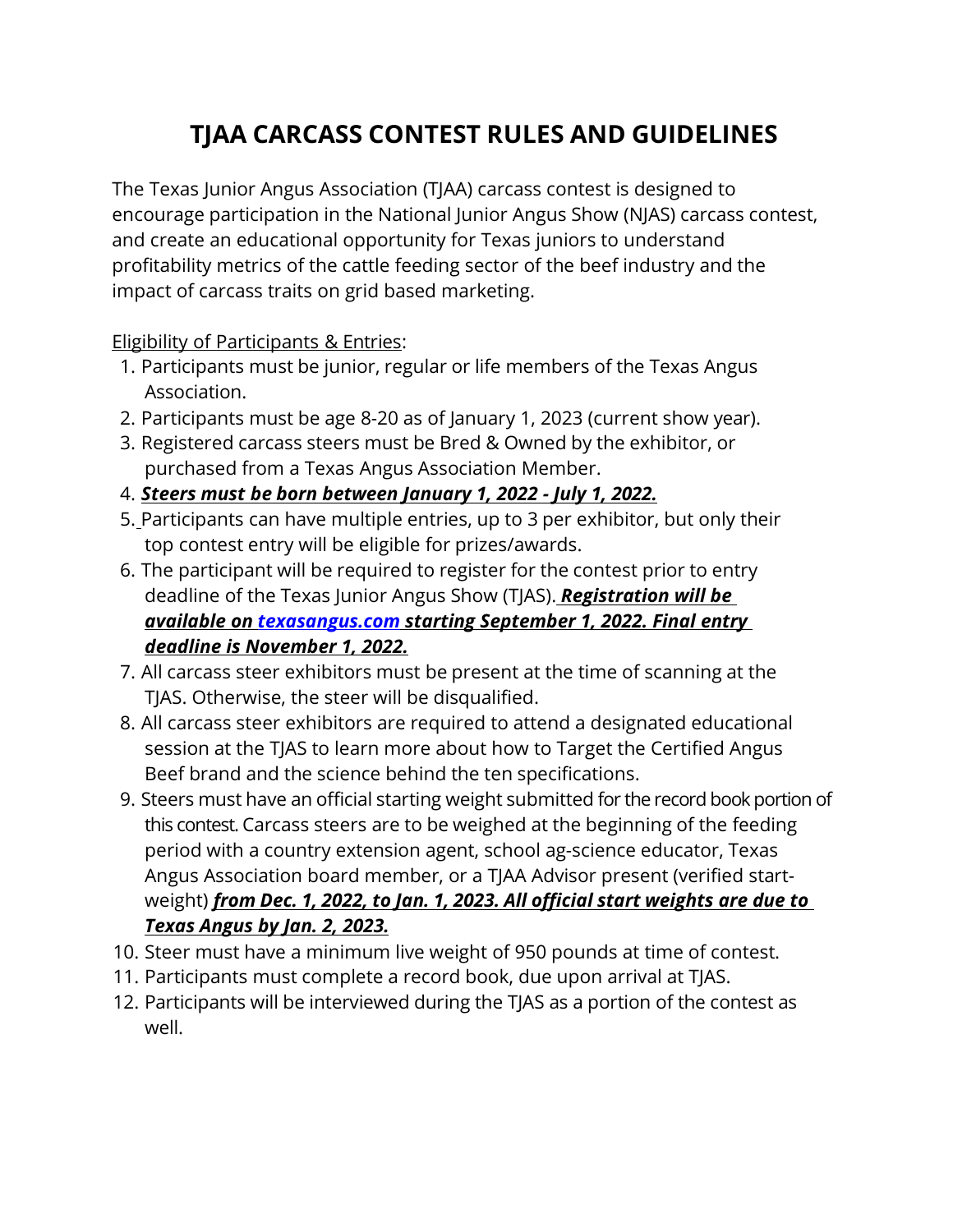#### Carcass Ranking

- 1. The carcass steers are to be weighed *no more than 7 days prior to the day of scan at the 2023 TJAS* with either a country agent, school ag-science educator, Texas Angus Association board member, or a TJAA Advisor present (verified out- weight).
- 2. The carcass steers will be scanned at the TJAS by an Ultrasound Guidelines Council certified Field Technician from the AAA list.
- 3. Carcass steers will be ranked based on carcass traits from the ultrasound using the NJAS Carcass Contest grid-based formula. The Grid formula rewards carcasses that meet or exceed Certified Angus Beef (CAB) brand qualifications per the USDA G1 schedule.
- 4. To calculate a yield grade, carcass weight will be established applying a standard 63% dressing percentage to the verified out-weight. Ribeye area and fat thickness at the 12th rib will be established from the ultrasound scan. A standard 3% Kidney, Pelvic & Heart (KPH) adjustment will be used.
- 5. Quality grade will be determined using the intramuscular fat (IMF) from the ultrasound scan. "A" maturity will be assumed for all entries.

CAB Carcass Specifications

- 1. "Modest" or higher marbling.
- 2. Medium to fine marbling texture.
- 3. Only cattle harvested less than 30 months of age by dentition and only Amaturity lean – for superior color, texture and tenderness.
- 4. Ribeye Area (REA) of  $10.0 16.0$  in<sup>2</sup>
- 5. Hot Carcass Weight (HCW) of 1,050 lbs. or less
- 6. Less than 1-inch fat thickness
- 7. Superior muscling (restricts dairy influence)
- 8. Practically free of capillary rupture
- 9. No dark cutters
- 10. No neck hump exceeding 2 inches.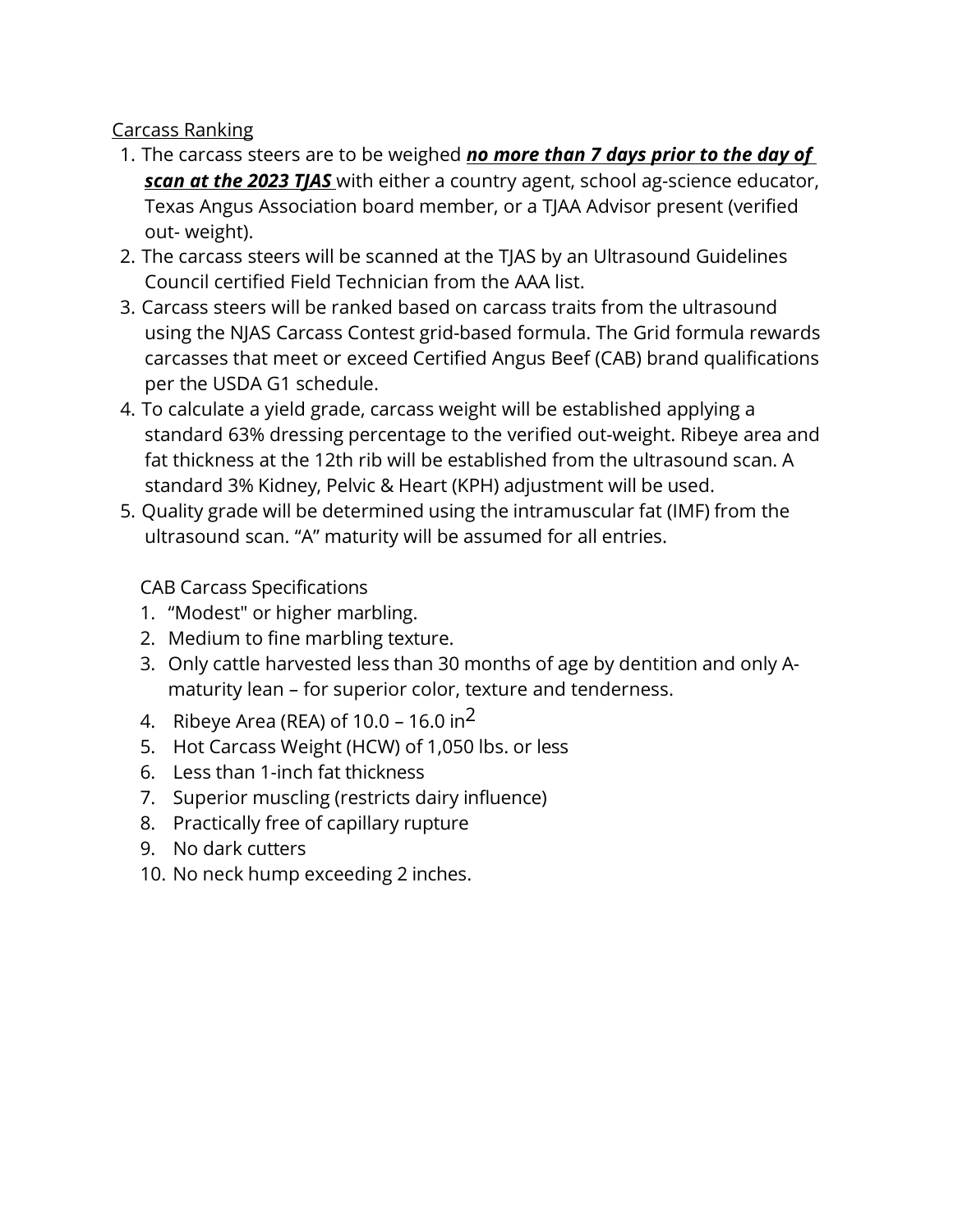#### Record Book Ranking

Participants are required to complete a record book as part of the contest.

#### TJAA Carcass Contest Record Book Worksheet Components:

- 1. Verified Start Weight: Carcass steers are to be weighed at the beginning of the feeding period with a country extension agent, school ag-science educator, Texas Angus Association board member, or a TJAA Advisor present (verified start weight).
- 2. Verified Out Weight: The carcass steers are to be weighed *no more than 7 days prior to the day of scan at the 2023 TJAS* with either a country agent, school ag-science educator, Texas Angus Association board member, or a TJAA Advisor present.
- 3. Average daily gain.
- 4. Total pounds of feed fed.
- 5. Average cost of gain. (feed costs)
- 6. Basic expenses. (veterinary, purchase costs, etc.)

#### Interview Ranking

Participants will be asked a series of questions related to cattle feeding, carcass traits and their experience, and scored on knowledge of responses.

### *Total Contest Entry Ranking:*

75% Carcass Ranking 15% Record Book 10% Interview

### Prizes and Premiums:

- 1. Overall Grand Champion will receive the Thomas Kemp Memorial Scholarship for \$1500.
- 2. Reserve Champion will be awarded a \$1,000 scholarship.
- 3. Awards will be provided to the Champion and Reserve Champion Owned division and Bred & Owned division entries.
- 4. Premiums awarded will follow the TJAS premiums and prizes.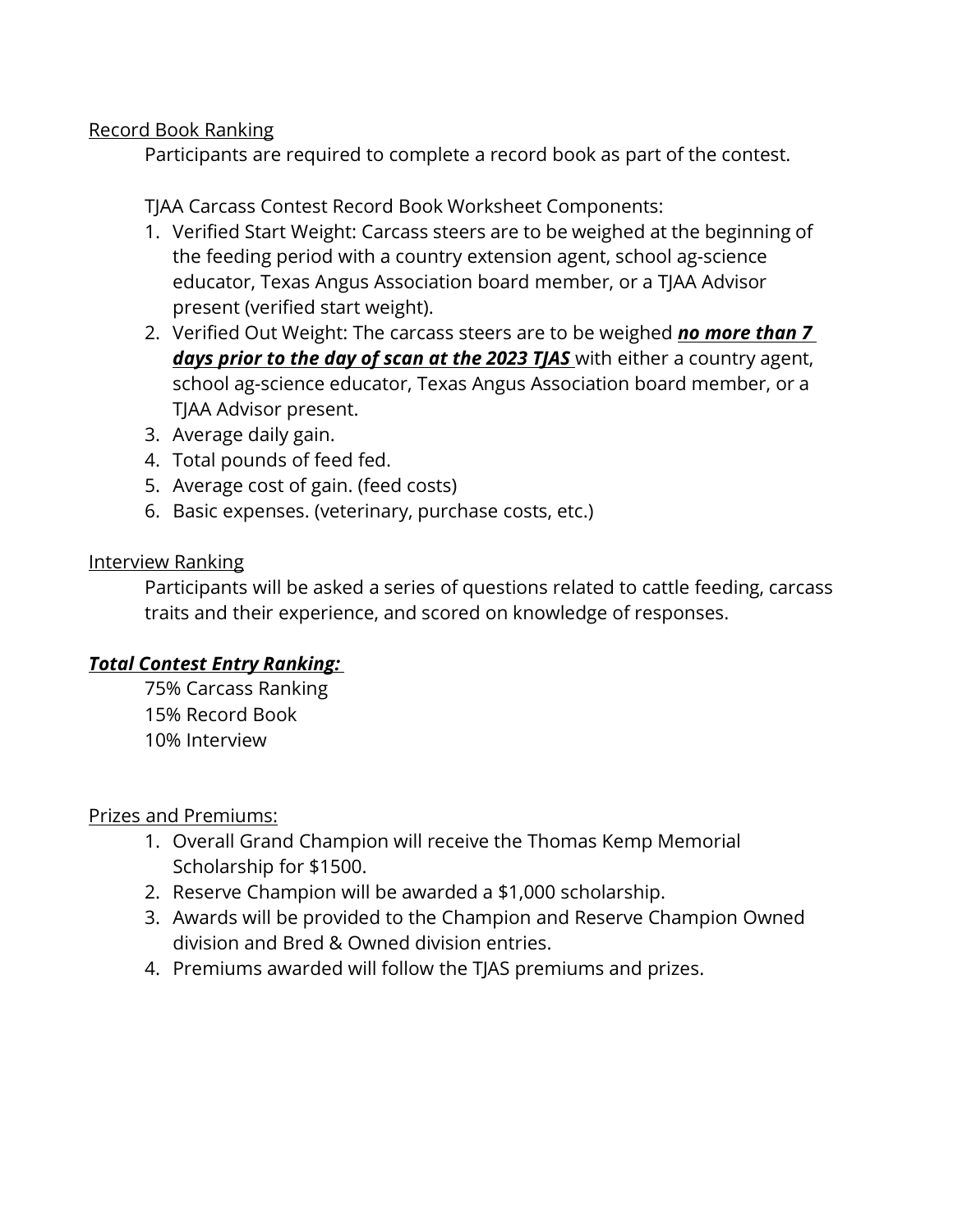### **Texas Junior Angus Association Carcass Steer Record Book Instructions**

Record Books must be divided into no more than six (6) sections. Each section must be separated by a blank page.

Section one (1), two (2), and three (3) are required.

- 1. **Section one** (1) (Required) an essay of introduction not to exceed two pages, can include items such as:
	- A brief personal background
	- Calf selection size, pedigree, etc.
	- Feed selection facts as to why you chose your feed ration
	- Short discussion of industry standards (what commercial feeders expect of cattle in feedlots.) – should include items such as:
		- i. Approximate pounds of feed a calf will eat per day
		- ii. Average daily gain
		- iii. Average cost per pound of gain
		- iv. What feeders and packers are looking for when sourcing cattle
- 2. **Section two** (2) (Required) Record book worksheet:
	- Official start weight
	- Official out weight
	- Average daily gain
	- Feeding log (Total weight of feed fed)
	- Average cost of gain
	- Veterinary expenses
	- Additional expenses
- 3. **Section three** (3) (Required) Conclusion not to exceed one page.
	- Summary of your project/ problems encountered, opinion of commercial steer show
	- **WHAT YOU learned from the project**
- 4. **Section four** (4) (Optional)
	- Photo story
	- Other items of interest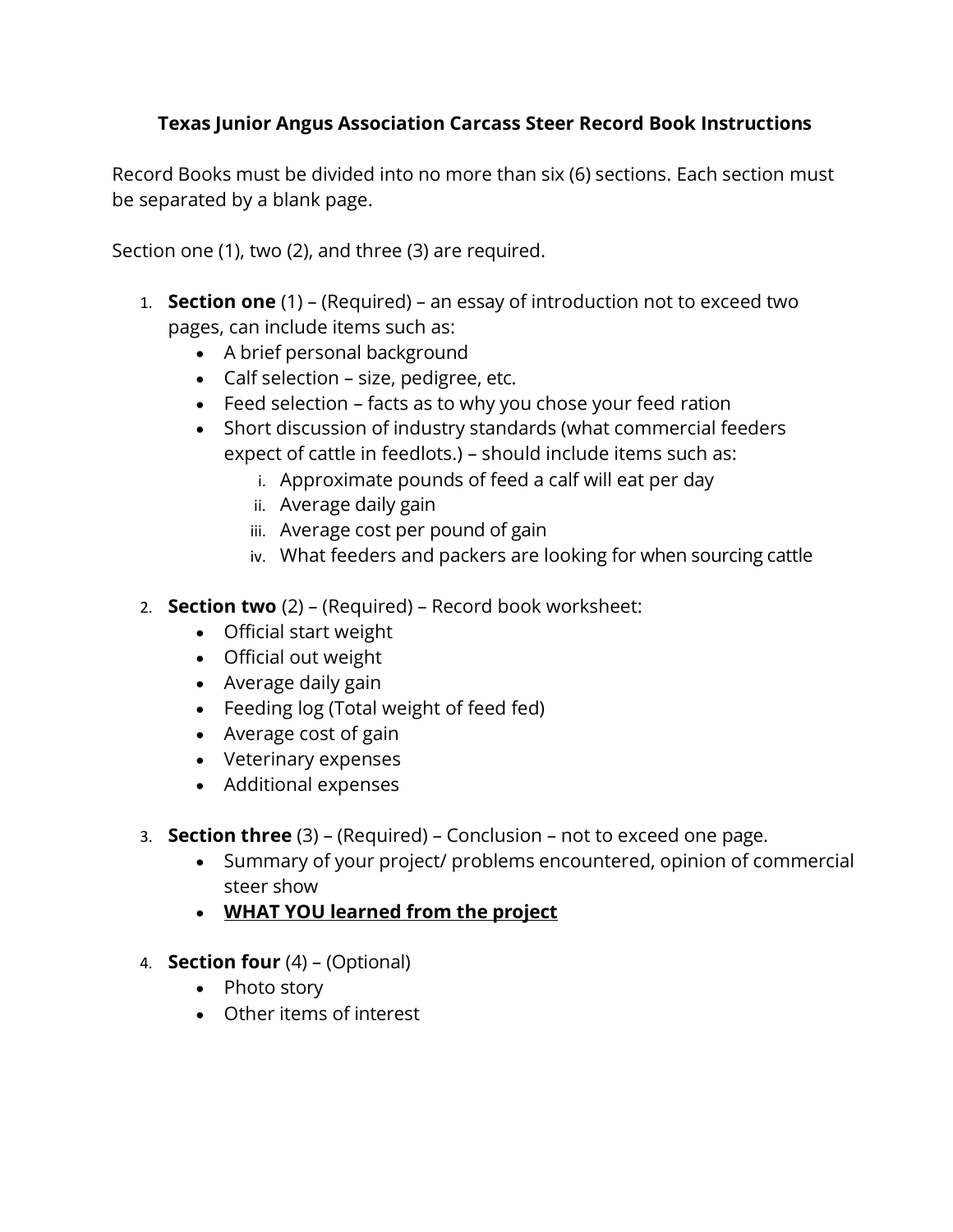## **Texas Junior Angus Association Carcass Steer Contest Worksheet**

| Name: ___________________________Member Num: ___________________________________ |
|----------------------------------------------------------------------------------|
|                                                                                  |
|                                                                                  |
|                                                                                  |
|                                                                                  |
|                                                                                  |

 $\overline{a}$ 

| Steer Reg. # | <b>Date</b> | <b>Start Weight</b> | <b>Authorized Signature</b> |
|--------------|-------------|---------------------|-----------------------------|
|              |             |                     |                             |
|              |             |                     |                             |
|              |             |                     |                             |
|              |             |                     |                             |

| Steer Reg. # | <b>Date</b> | <b>Out Weight</b> | <b>Authorized Signature</b> |
|--------------|-------------|-------------------|-----------------------------|
|              |             |                   |                             |
|              |             |                   |                             |
|              |             |                   |                             |
|              |             |                   |                             |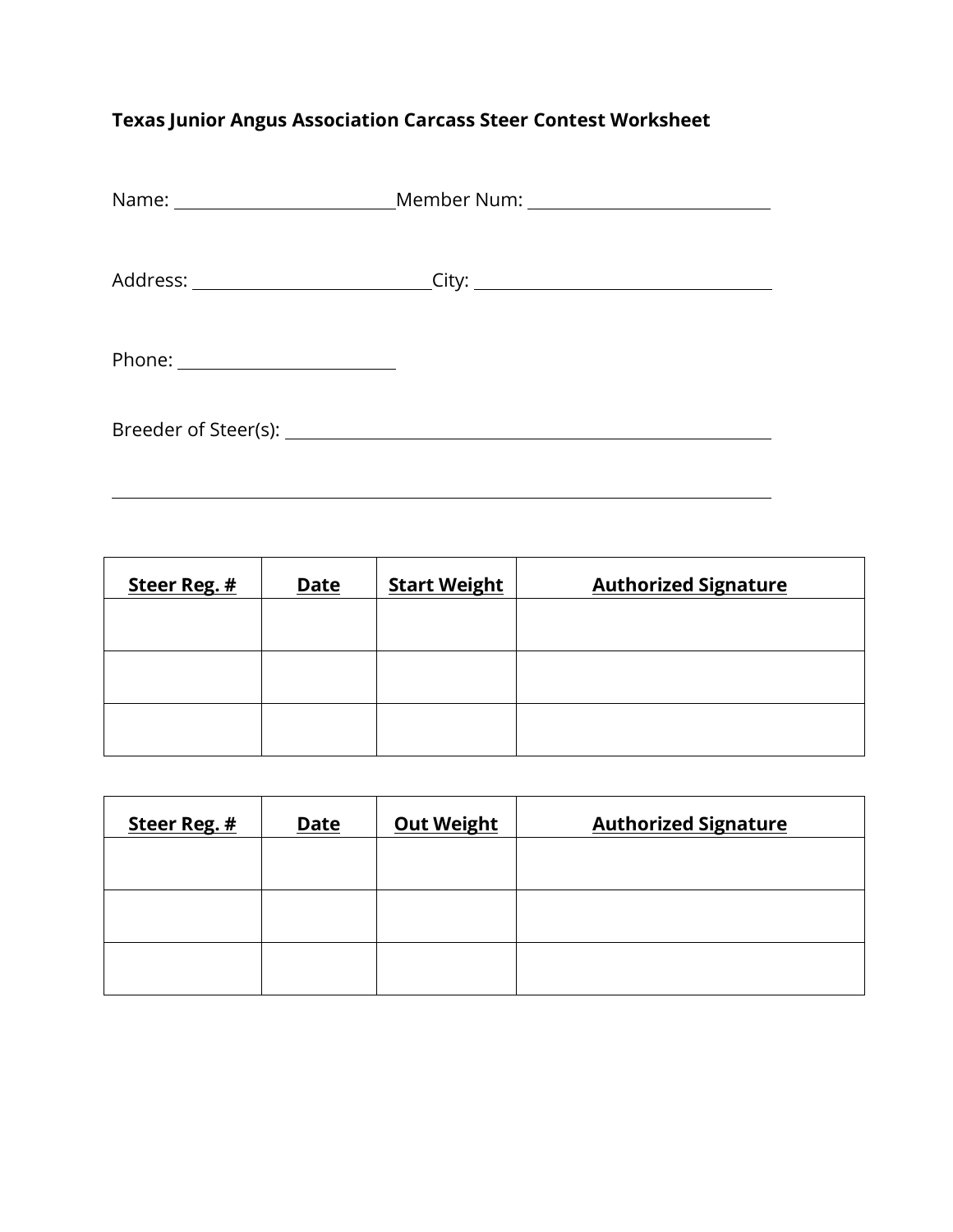### **Number of Days on Feed:**

| Steer Reg. # | <b>Start Date</b> | <b>End Date</b> | <b>Total Days on Feed</b> |
|--------------|-------------------|-----------------|---------------------------|
|              |                   |                 |                           |
|              |                   |                 |                           |
|              |                   |                 |                           |
|              |                   |                 |                           |

 $\overline{a}$ 

 $\overline{a}$ 

 $\overline{a}$ 

**Feed Purchased:** Ration description and/or type of feed:

| <b>Date</b> | Amt/lbs | Cost/Unit | <b>Total</b> |
|-------------|---------|-----------|--------------|
|             |         |           |              |
|             |         |           |              |
|             |         |           |              |
|             |         |           |              |
|             |         |           |              |
|             |         |           |              |
|             |         |           |              |
|             |         |           |              |
|             |         |           |              |
|             |         |           |              |
|             |         |           |              |
|             |         |           |              |
|             |         |           |              |
|             |         |           |              |
|             |         |           |              |
|             |         |           |              |

**Gross Feed lbs: Sub-Total Feed Purchases: \$**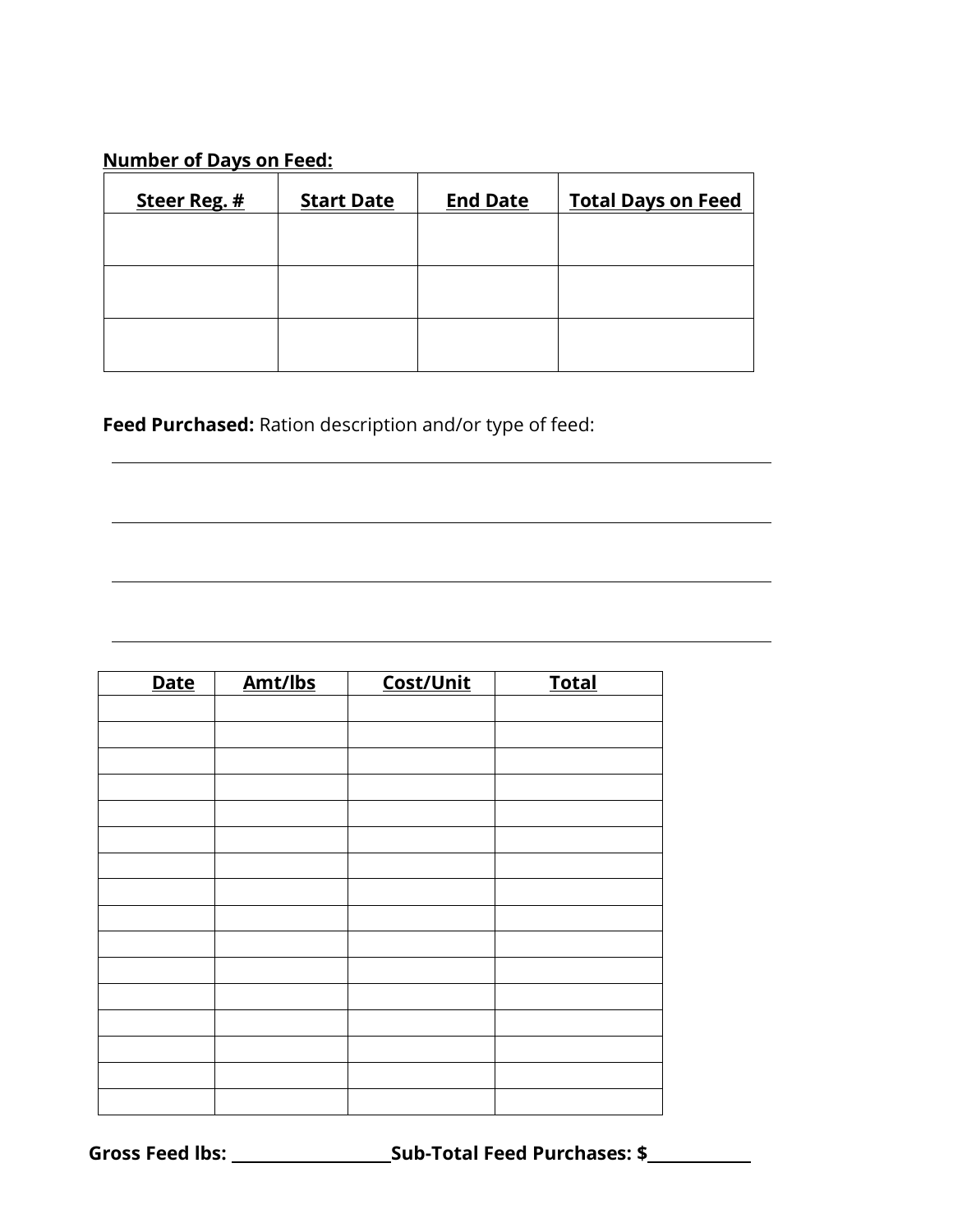## **Veterinary Expenses:**

| <b>Date</b> | <b>Description</b> | Cost/Unit | <b>Total</b> |
|-------------|--------------------|-----------|--------------|
|             |                    | \$        | \$           |
|             |                    | \$        | \$           |
|             |                    | \$        | \$           |
|             |                    | \$        | \$           |
|             |                    | \$        | \$           |

## **Other/Misc. Expenses:**

| <b>Date</b> | <b>Description</b> | Cost/Unit | <b>Total</b> |
|-------------|--------------------|-----------|--------------|
|             |                    | \$        | \$           |
|             |                    | \$        | \$           |
|             |                    | \$        | \$           |
|             |                    | \$        | \$           |
|             |                    | \$        | \$           |